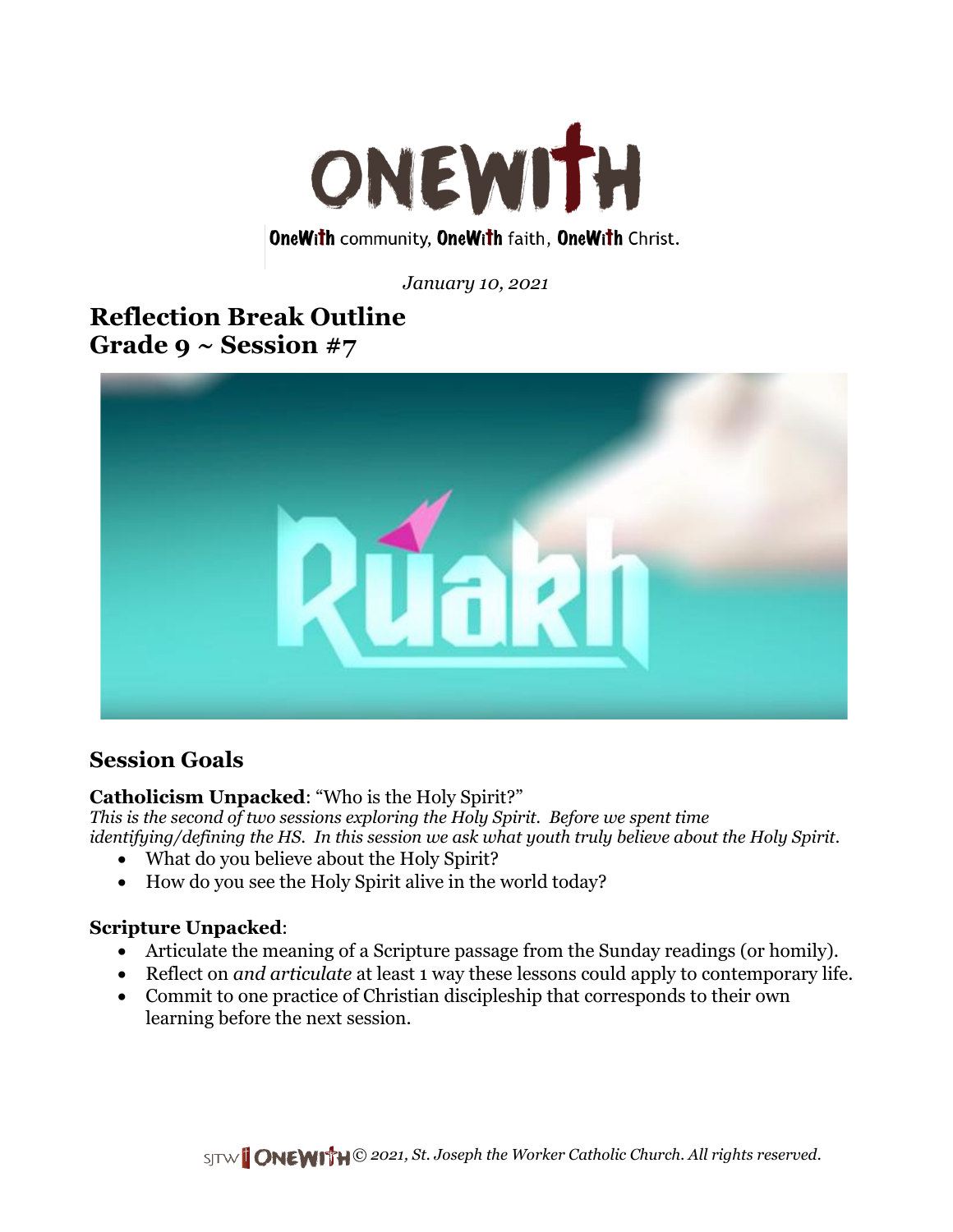## **Ice Breaker Activity / Questions** (about 5 minutes)

*OneWith format is a very different way of exploring the Catholic faith and experiencing liturgy. Peer-to-peer witnessing is a critical part of to the discipleship process – but such authentic sharing does not happen easily. It may take a few or perhaps many sessions for your group to build trust in each other and become comfortable with this new format for exploring their faith.*

- *Take a few minutes to help everyone get to know each other and feel as comfortable as one can, given the current circumstances…*
- *Try some "softball questions" to get them talking... Favorite activity/moment of the week,*

*Pro Tip: Some established groups have a standard faith question that they use as an opener. In addition to creating a known question/topic that the youth can reliably anticipate being discussed, you also build in the expectation that everyone will be expected to share.*

- *What was your "God-Moment" since the last time we met.*
- 1-5... On a scale of one ("Where the heck are you?") to five ("We're like this!" side-by*side fingers)… Where are you and God right now?*
- *Who did you bless this week? / Who blessed you?*
- *How did you do on your "Discipleship Commitment" from our last session? (more on that below)*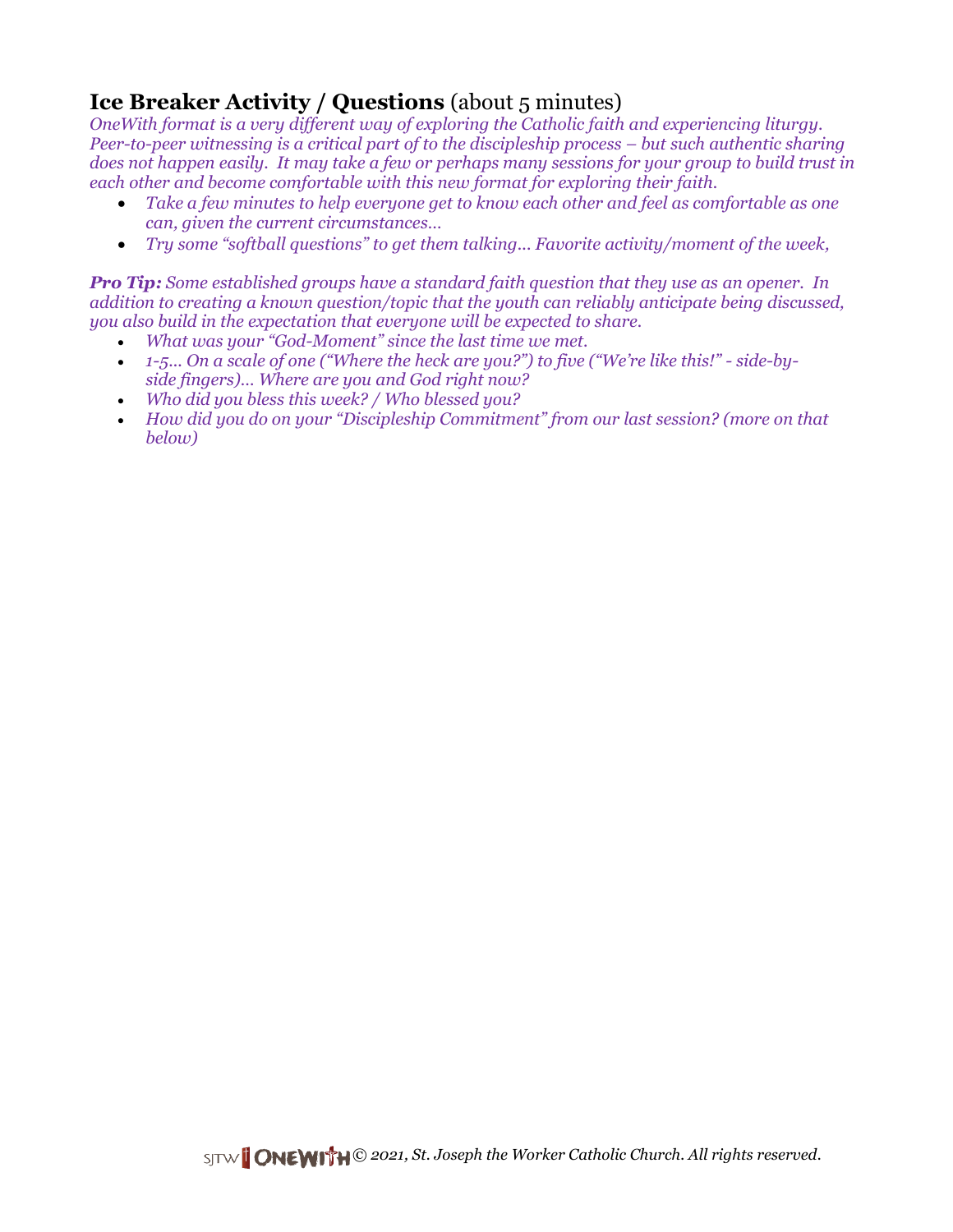# **Catholicism Unpacked** (8-10 minutes)

### **"I Believe…"**

*Because the Holy Spirit is so complex/difficult to comprehend, we are spending two sessions to work on this Person of the Trinity. Last time we focused on trying to defining/examining aspects of the Holy Spirit (I've included notes from that session in the "Resources Section" below). Tonight, we want to move beyond definition – into belief.*

*In this session we continue our quest to discern the truths of our faith by reflecting on what we truly believe about the Holy Spirit. The Holy Spirit is perhaps the most elusive yet pervasive persons of the Holy Trinity. The Holy Spirit is a force – manifesting as fire and wind. The Holy Spirit is a presence – love, peace (that surpasses all understanding) and hope. The Holy Spirit is inspiration, beauty, truth, wisdom ("Sophia" in Greek – revealing a feminine personae of God) and much more.*

*On the eve of his execution Jesus promised his disciples that he would not leave them orphaned (John 14:18). The Holy Spirit is with us always (John 14:16); helps us in our weakness (Romans 8:26) and is the giver of gifts (1 Corinthians 12:1-11). ~ Barry*

*Since we are trying to make it personal, here's what I believe about the Holy Spirit. If you have not already seen it take the "Awareness Test" ([https://www.youtube.com/watch?v=Ahg6qcgoay4\)](https://www.youtube.com/watch?v=Ahg6qcgoay4)...*

*I believe the Holy Spirit is a Moonwalking Bear! The Holy Spirit is real and present in our lives. From the words of inspiration that come out of our mouths unexpectedly, to the inner strength that helps us bear unimaginable sorrow, the Holy Spirit is moonwalking around us in a thousand ways! Yet too often in my life I become so focused on "keeping my eye on the ball" that I am often oblivious to presence of God right in front of me. I am grateful for you and so many others who remind me to be aware, amazed, and amused by the Holy Spirit! ~ Barry*

Take some time to help the teens articulate what they believe about the Holy Spirit… On a whiteboard or poster board make a list from the following questions…

- *What do you believe about the Holy Spirit?*
- *Name some qualities of the Holy Spirit, as you understand Her.*
- *Share one personal example of a time when you witnessed or experienced the work or presence of the Holy Spirit in your life.*

Looking at your list of things that you believe about Jesus…

- *Is there anything that you would like to add to this list?*
- *Identify those things on which you can all agree.*
- *Work this list to your top 3-5 qualities/attributes that you can all agree on.*

*Keep your list! You will be referring back to it in a few weeks.*

### *Want to Go Deeper?*

- *In what ways is God's Spirit specifically working through you and/or those around you to promote the Gospel values of justice, forgiveness, generosity, humility, reconciliation, and love?*
- *How is the Holy Spirit the same as God and Jesus? How do you perceive the Holy Spirit to be different from God and Jesus?*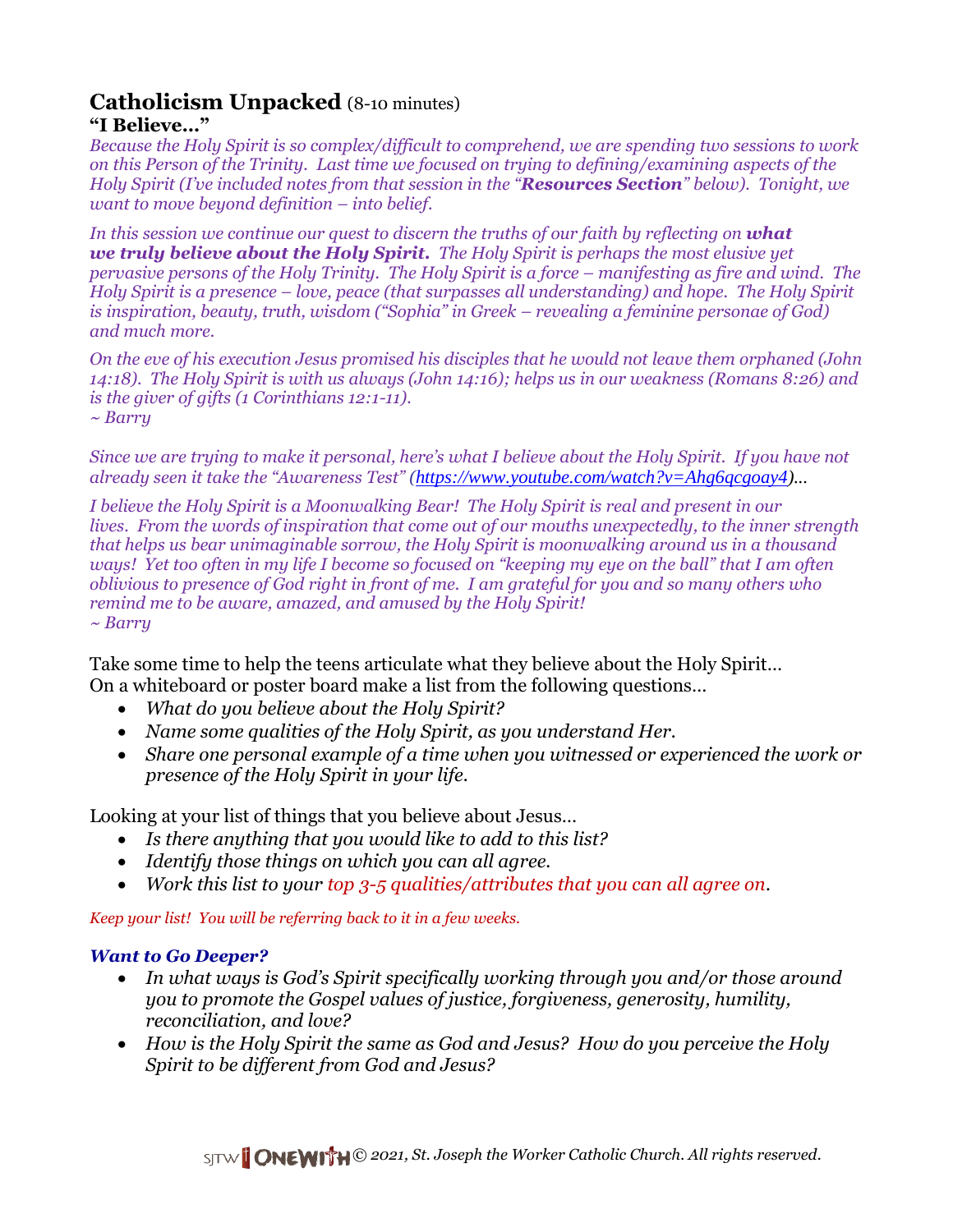# **Scripture Unpacked** (10-15 minutes)

*As Catholics, we believe that the Bible is the living Word of God. That alone should give us reason to pay attention, but there's more! Scripture is offers us lessons and wisdom that can be beneficial to OUR lives – right now! At today's Mass we celebrate the Feast of the Baptism of the Lord, but it is also a reminder and celebration of our own Baptism.* 

*Today's gospel is a reminder that we are baptized with the Holy Spirit, not merely with water. To be baptized with the Holy Spirit means that we are drawn into communion with God and we are also empowered by that communion to make a difference in the world—to reach out a helping hand to those in need and to proclaim the good news of Jesus through our actions and our words.* 

### **Digging Deeper - Scripture Questions**

*Choose and discuss one or more of the following questions:* 

- *What purpose is served by John preaching about someone "more powerful" than himself?*
- *Why does Jesus need to be baptized by John?*
- *What do you think motivates parents today to have their children baptized?*
- *What is the difference between a baptism of water & being baptized with the Holy Spirit?*

*Homily: What was the main point of the Priest/Deacon's homily? How does that message tie back to the bible readings and/or your life?*

### **Scripture Application Questions**

*Disciples Do! The "Discipleship Challenge" asks our youth to take the practical lesson/wisdom that they have discerned from the Scripture readings (aka – the Bible) and/or the homily – and apply that in the context of their own lived experience.*

*Note: We are looking for something specific/concrete for them to commit to. "Being a better person" would be too generic... We also want to stay away from "praying" or "praying for someone" - We certainly want them to pray, but prayer is a separate practice of discipleship. If a youth is having problems coming up with something, start with their learned lesson/wisdom and work from there. The point here is to put faith into action by working up a tangible way for them to become agents of mercy, justice and love in their families, among their friends and in our world.*

### **"Discipleship Challenge"**

- What is one "practical lesson" or bit of wisdom that YOU can take away from the Bible readings and/or homily?
- What is one thing that you can do in the next two weeks to "be a sheep" for someone who is in need?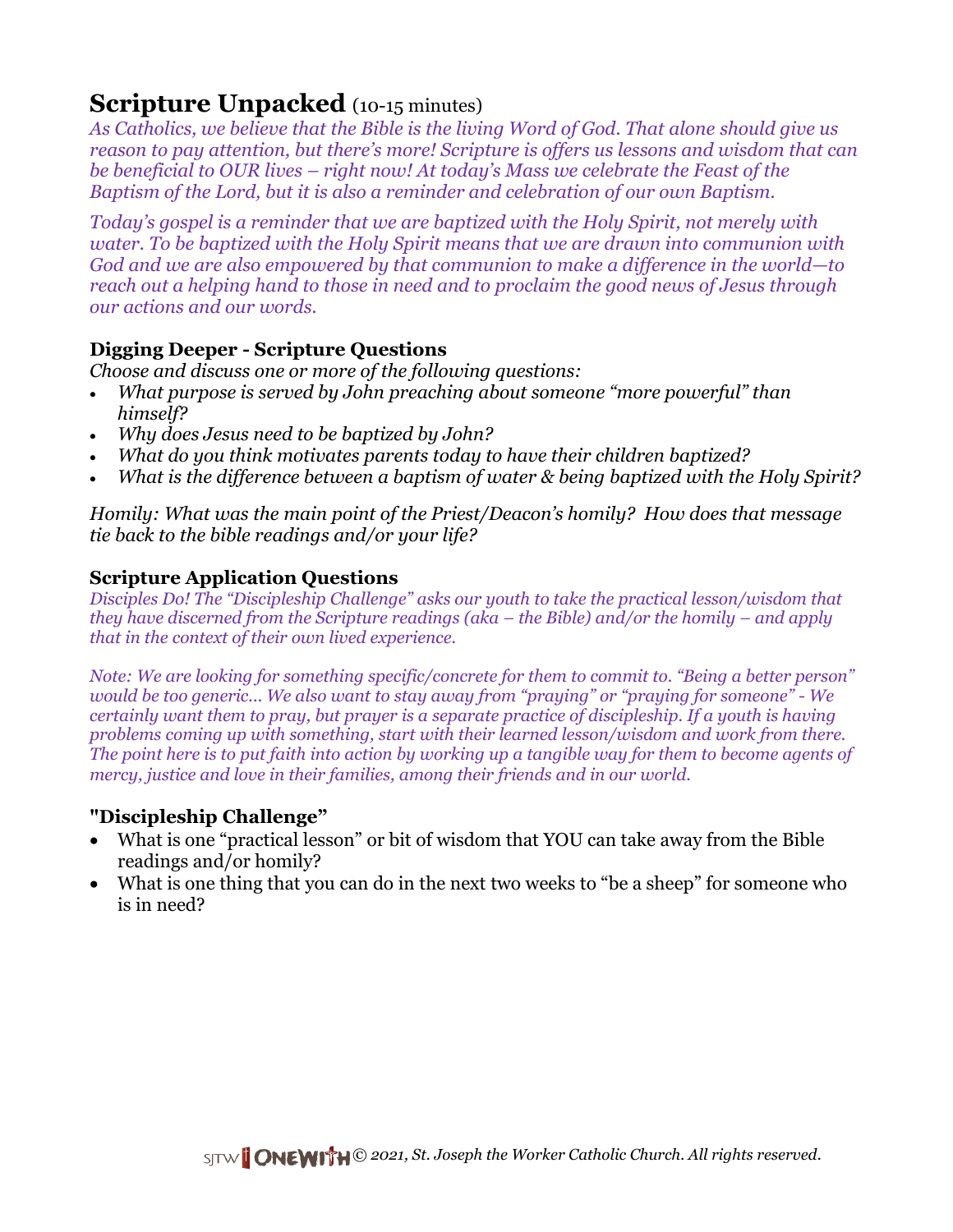# **OneWith**

## **Resources**

Links to websites with games and activities:

- *<https://www.jubed.com/9-Icebreakers-Thatll-Leave-Your-Group-Buzzing>*
- *<https://teens.lovetoknow.com/teen-activities/youth-icebreakers-without-materials>*
- *<https://www.thereligionteacher.com/catholic-ice-breakers/>*

### **Resource Videos**:

Holy Spirit (Bible Project): *<https://thebibleproject.com/explore/holy-spirit/>* A personal testimony about the Holy Spirit: *<https://www.youtube.com/watch?v=HXnQlH9nKco>* Awareness Test: *<https://www.youtube.com/watch?v=Ahg6qcgoay4>*

### **Sunday Readings***:*

Reading #1: Isaiah 42:1-7 Responsorial Psalm: 29:1-10 Reading #2: Acts 10:34-38 Gospel: Mark 1:7-11 A full copy of the readings for the week can be found on the U.S. Bishop's website: <https://bible.usccb.org/bible/readings/011021.cfm>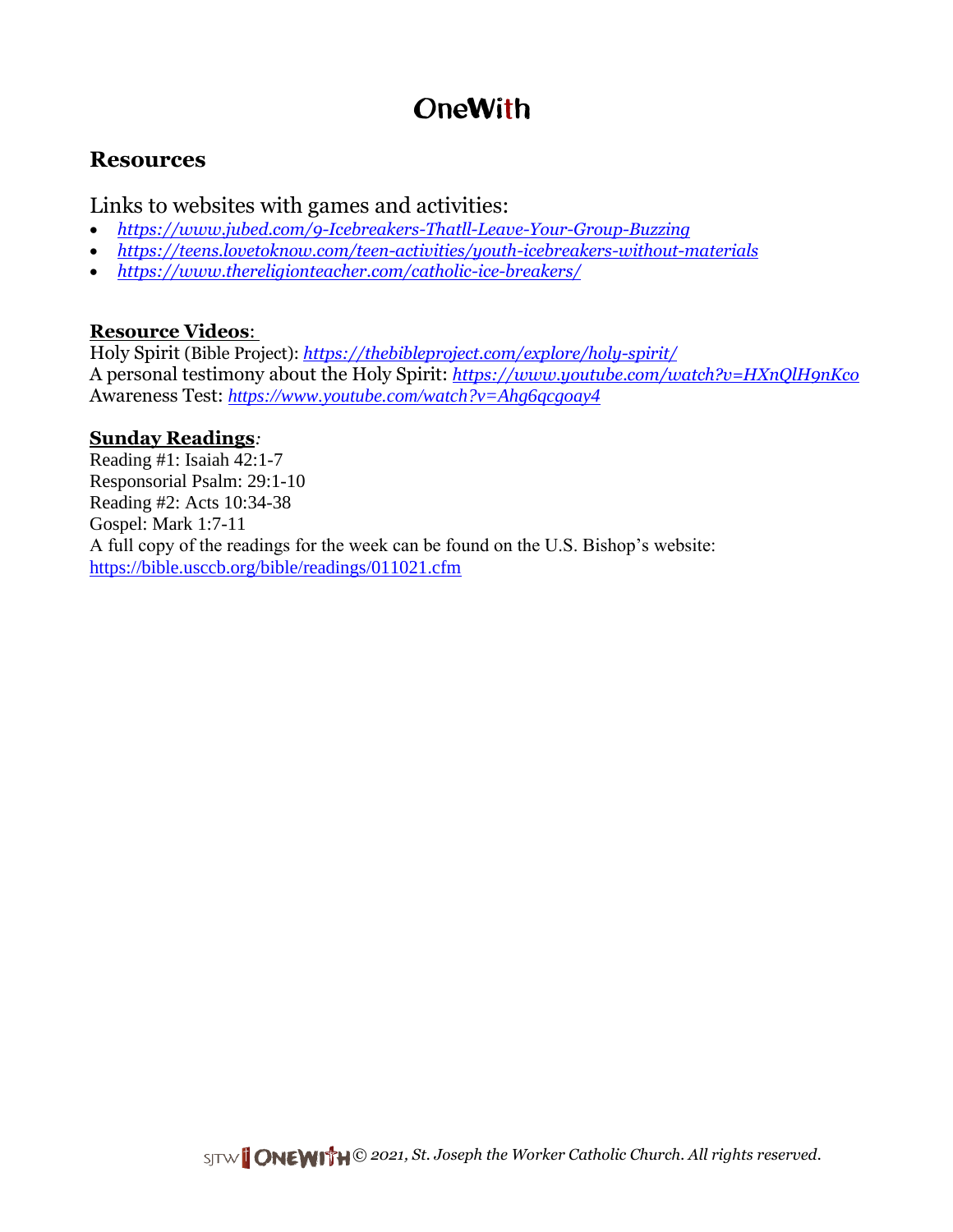## *Notes From OneWith Session #4...*

In our first couple of sessions, we have talked about God and Jesus. Today we will look at the Holy Spirit (the "Third Person" of the *Trinity – more on that later this year*). Images of God ("Father", "King", "The Almighty", etc.) and Jesus ("Son of God", Teacher/Rabbi, Healer, etc.) are familiar and easily relatable to our human experience. The Holy Spirit… not so much!

*~ What comes to mind when you think about the Holy Spirit?*

See if this helps… Watch "The Bible Project" video on the Holy Spirit… <https://thebibleproject.com/explore/holy-spirit/>

- Now, what comes to mind when you think about the Holy Spirit?
- The video talks about the Holy Spirit being described in the Bible as:
	- o God's "personal presence"
	- o "Energy"
	- o "Powerful Spirit"
	- o "Wisdom/Understanding"
	- o "Creative Genius"
	- o "Empowering Love"
	- o "New Creation"
	- o "Life-giving Force"

Which of these is most descriptive to you... explain why?

• To help us all begin to get a grasp on the Holy Spirit in the world today, look through the list above and give an example of how have you experienced the presence of Holy Spirit in your life?

• Obviously the list above is not a complete description of the Holy Spirit. What is missing? What descriptions, adjectives, etc. can you add to the list.

*Keep your list! You will be referring back to it in a few weeks.*

#### *Want to Go Deeper?*

*Talking about really abstract and complex concepts like the nature of the Holy Spirit can be very intimidating. Since most of us have not formulated a concise answer for that let's start off our discussion with something we can articulate and is no less powerful… life experiences.*

• Does thinking of God as breath, wind, or animating energy depersonalize God or make God seem closer and more intimate with us?

• What comes to mind when thinking about the Spirit of God as a source of creativity and inspiration? [by the way the word "inspiration" *literally* means divine breath - spirit\*]

### \* "Inspire": (definition from Marion Webster)

This moving little word may be traced back to the Latin *inspirare* ("to breathe or blow into"), which itself is from the word *spirare*, meaning "to breathe." It didn't take long to establish itself in a figurative sense, as our earliest *written English uses of* inspire *give it the meaning "to influence, move, or guide (as to speech or action) through divine or supernatural agency or power."*

Many of the early figurative senses of *inspire* are religious in nature, so it is not surprising to learn that the word shares a connection with *[spirit](https://www.merriam-webster.com/dictionary/spirit)* (which comes from the Latin word for "breath," *spiritus*, which is also from *spirare*).